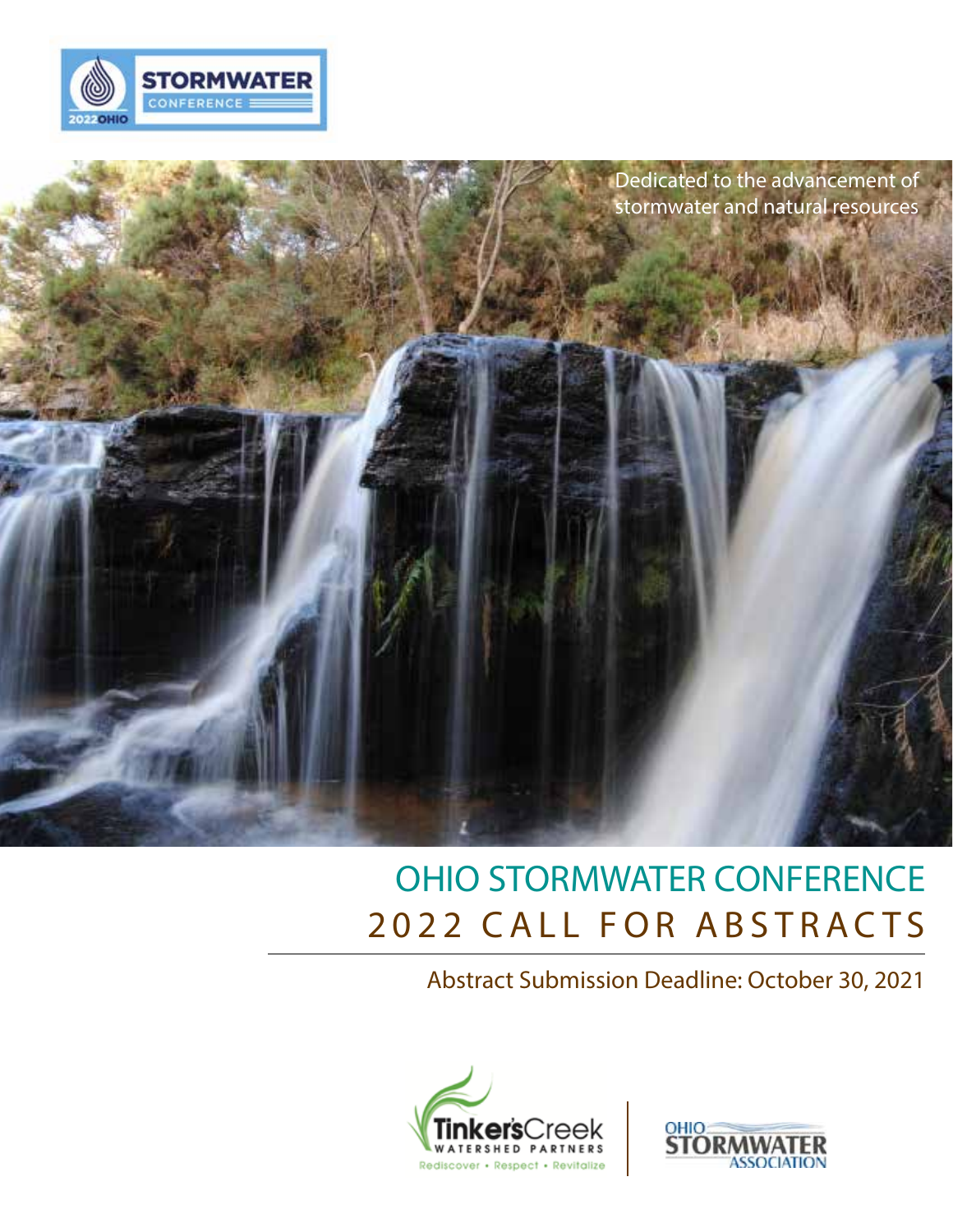

## Call for Speakers to the 2022 Ohio Stormwater Conference

Submissions are due October 30, 2021 Submit online at OHSTORMWATERCONFERENCE.COM

You are invited to participate in the 2022 Ohio Stormwater Conference, being held May 12-13, 2022. The 2022 event is being planned as an in person event, however, based on the pandemic at that time, the event may be a hybrid event to meet the needs of those that want to be part of the conference. The in-person event will be held at the Kalahari Resort and Convention Center located in Sandusky, Ohio. This will be the 15th annual conference held to date and is hosted by Tinker's Creek Watershed Partners and Ohio Stormwater Association.

Our speakers and participants come from Ohio, the greater Midwest, and across the country. Together all help to create an event that informs, instructs, and motivates stormwater and watershed management practitioners, professionals, and government officials. The conference organizers encourage a multidisciplinary atmosphere and anticipate a range of participating entities such as local and state government stormwater managers, environmental, engineering, and legal consulting firms, research organizations, and watershed groups. The conference boasts a strong history of encompassing a broad range of topics and geography that provides a stimulating environment and encourages participants to interact, collect, and share new information to further develop innovative and creative thinking.

Please consider applying to present and share your knowledge at the 2022 Ohio Stormwater Conference. This call invites experts from stormwater related organizations and disciplines to submit an abstract to present at

> 2022 Ohio Stormwater Conference May 12-13, 2022 Kalahari Resort and Convention Center Sandusky, Ohio